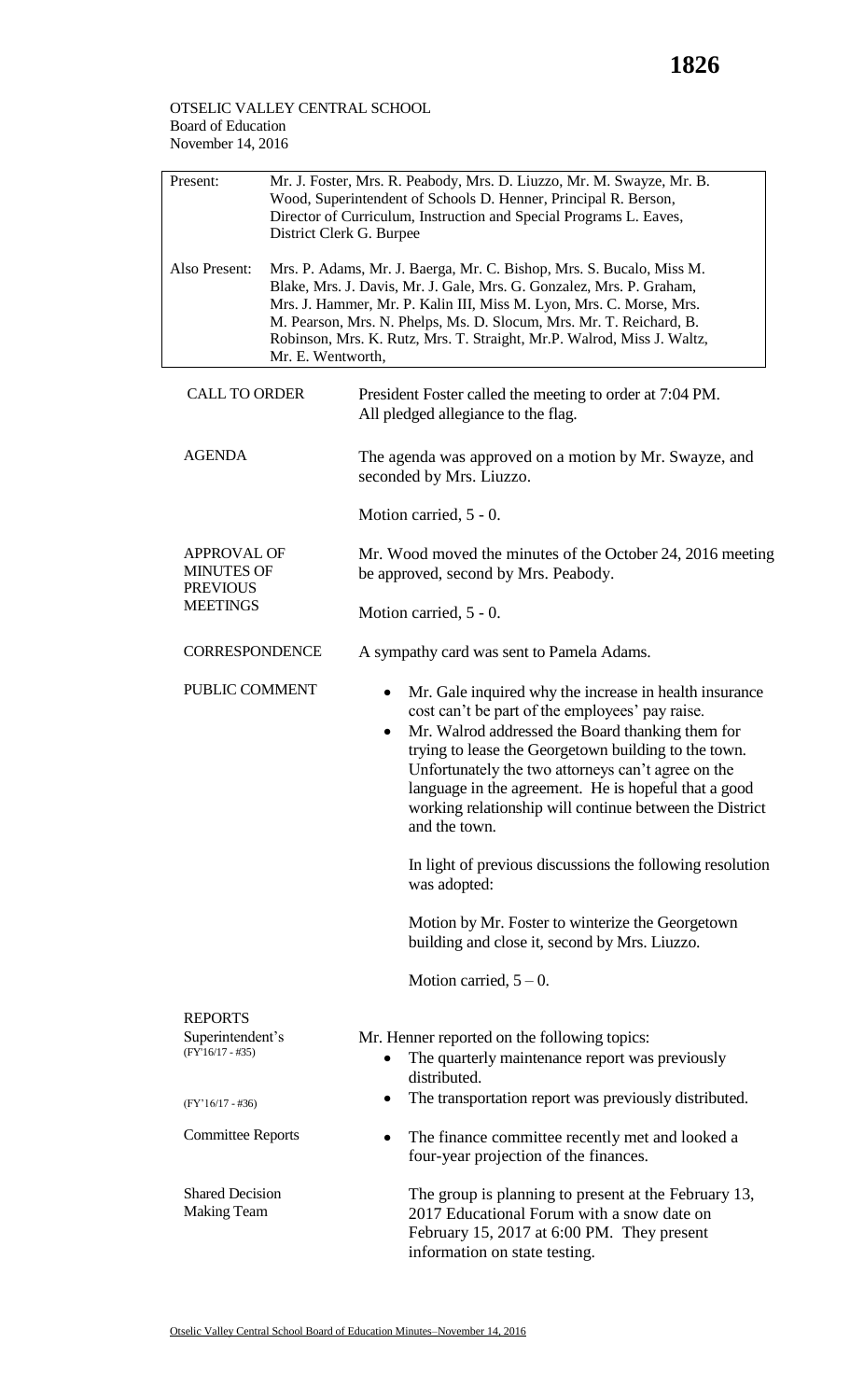| Board Member's<br>$(FY'16/17 - #37)$                                                                               |                                                                                                                                                                                                              | and school board election was distributed.                                                                                                                                    | A timeline of important dates for the 2017 annual budget vote                                                                   |
|--------------------------------------------------------------------------------------------------------------------|--------------------------------------------------------------------------------------------------------------------------------------------------------------------------------------------------------------|-------------------------------------------------------------------------------------------------------------------------------------------------------------------------------|---------------------------------------------------------------------------------------------------------------------------------|
| <b>Financial Reports</b><br>$(FY'16/17 - #38)$                                                                     | Motion by Mr. Wood, to accept the October financial reports as<br>presented which includes the internal claims audit report as well<br>as the student activity report. Second by Mrs. Peabody.               |                                                                                                                                                                               |                                                                                                                                 |
|                                                                                                                    | Motion carried, 5 - 0.                                                                                                                                                                                       |                                                                                                                                                                               |                                                                                                                                 |
| <b>UNFINISHED</b><br><b>BUSINESS</b>                                                                               |                                                                                                                                                                                                              |                                                                                                                                                                               |                                                                                                                                 |
| Policy Manual-<br>Third Reading and<br>Adoption-<br>Principles of                                                  | This meeting constitutes the third reading and adoption of the<br>Principles of Diversity Policy of the Otselic Valley Central<br>School Policy Manual.                                                      |                                                                                                                                                                               |                                                                                                                                 |
| <b>Diversity Policy</b><br>$(FY'16/17 - #39)$                                                                      | Motion by Mr. Wood, upon the recommendation of the<br>Superintendent of Schools, to adopt the Principles of<br>Diversity Policy of the Otselic Valley Central School Policy<br>Manual. Second by Mr. Swayze. |                                                                                                                                                                               |                                                                                                                                 |
|                                                                                                                    | Motion carried, $5 - 0$ .                                                                                                                                                                                    |                                                                                                                                                                               |                                                                                                                                 |
| Policy Manual-<br>Third Reading and<br>$Adoption -$<br>Determination in<br><b>Class Rank</b><br>$(FY'16/17 - #40)$ | Central School Policy Manual.<br>Manual. Second by Mr. Wood.<br>Motion carried, 5 - 0.                                                                                                                       | Determination in Class Rank Policy of the Otselic Valley<br>Motion by Mrs. Liuzzo, upon the recommendation of the<br>Superintendent of Schools, to adopt the Determination in | This meeting constitutes the third reading and adoption of the<br>Class Rank policy of the Otselic Valley Central School Policy |
| <b>NEW BUSINESS</b>                                                                                                |                                                                                                                                                                                                              |                                                                                                                                                                               |                                                                                                                                 |
| Personnel<br>Recommendations                                                                                       | Motion by Mrs. Peabody, upon the recommendation of the<br>Superintendent of Schools to appoint the following:                                                                                                |                                                                                                                                                                               |                                                                                                                                 |
|                                                                                                                    | Deanna<br>Shoemaker                                                                                                                                                                                          | Appointment as a<br>part time school<br>aide                                                                                                                                  | Effective<br>October 28, 2016                                                                                                   |
|                                                                                                                    | Ashley Aitchison                                                                                                                                                                                             | Appointment as a<br>substitute school<br>aide                                                                                                                                 |                                                                                                                                 |
|                                                                                                                    | Aspen Allen                                                                                                                                                                                                  | Appointment as a<br>substitute school<br>aide                                                                                                                                 |                                                                                                                                 |
|                                                                                                                    | Second by Mrs. Liuzzo.                                                                                                                                                                                       |                                                                                                                                                                               |                                                                                                                                 |
|                                                                                                                    | Motion carried, 5-0.                                                                                                                                                                                         |                                                                                                                                                                               |                                                                                                                                 |
| Extra-Curricular<br>Recommendations                                                                                | curricular personnel recommendations:                                                                                                                                                                        | Motion by Mr. Swayze upon the recommendation of the<br>Superintendent of Schools to accept the following extra                                                                |                                                                                                                                 |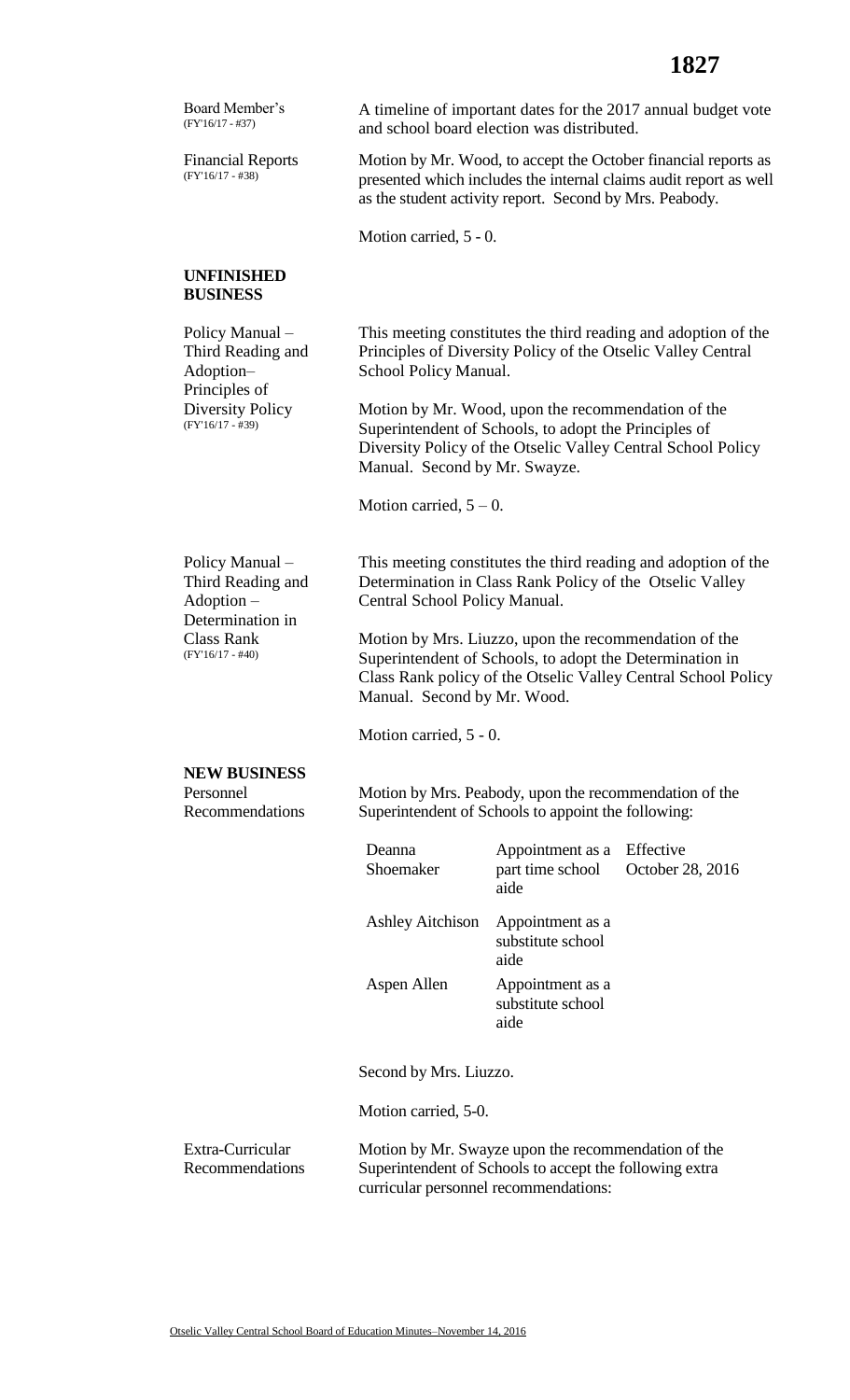|                                                      | Pamela Ross             | Resignation as<br>the cheerleading<br>coach for the<br>2016-2017<br>school year                                                                                          |                                          |
|------------------------------------------------------|-------------------------|--------------------------------------------------------------------------------------------------------------------------------------------------------------------------|------------------------------------------|
|                                                      | Sadie Allen             | Appointment as<br>the cheerleading<br>coach for the<br>2016-2017<br>season                                                                                               | At a stipend per<br>the OVTA<br>contract |
|                                                      | Gordon<br>Marshall, III | Appointment as a<br>volunteer coach<br>in the wrestling<br>program                                                                                                       |                                          |
|                                                      | Diane Slocum            | Appointment as<br>the $7-12$ RTI<br>Facilitator for the<br>2016-2017<br>school year                                                                                      | At a stipend per<br>the OVTA<br>contract |
|                                                      | Mary Meigs              | Appointment as a<br>school volunteer<br>pending<br>clearance from<br>the State<br>Education<br>Department                                                                |                                          |
|                                                      | Rachell Marshall        | Appointment as a<br>school volunteer<br>pending<br>clearance from<br>the State<br>Education<br>Department                                                                |                                          |
|                                                      | Jennifer Winn           | Appointment as a<br>school volunteer<br>pending<br>clearance from<br>the State<br>Education<br>Department                                                                |                                          |
|                                                      | Christina Foster        | Appointment as a<br>school volunteer<br>pending<br>clearance from<br>the State<br>Education<br>Department                                                                |                                          |
|                                                      | Second by Mr. Wood.     |                                                                                                                                                                          |                                          |
|                                                      | Motion carried, 5-0.    |                                                                                                                                                                          |                                          |
| Administrative<br><b>Salaries</b>                    | Tabled at this time.    |                                                                                                                                                                          |                                          |
| Administrative<br><b>Working Agreement</b><br>Change |                         | Motion by Mr. Wood, upon the recommendation of the<br>Superintendent of Schools, to change the Director of<br>Curriculum, Instruction, and Special Education from an 11- |                                          |

Change (FY'16/17 - # 41)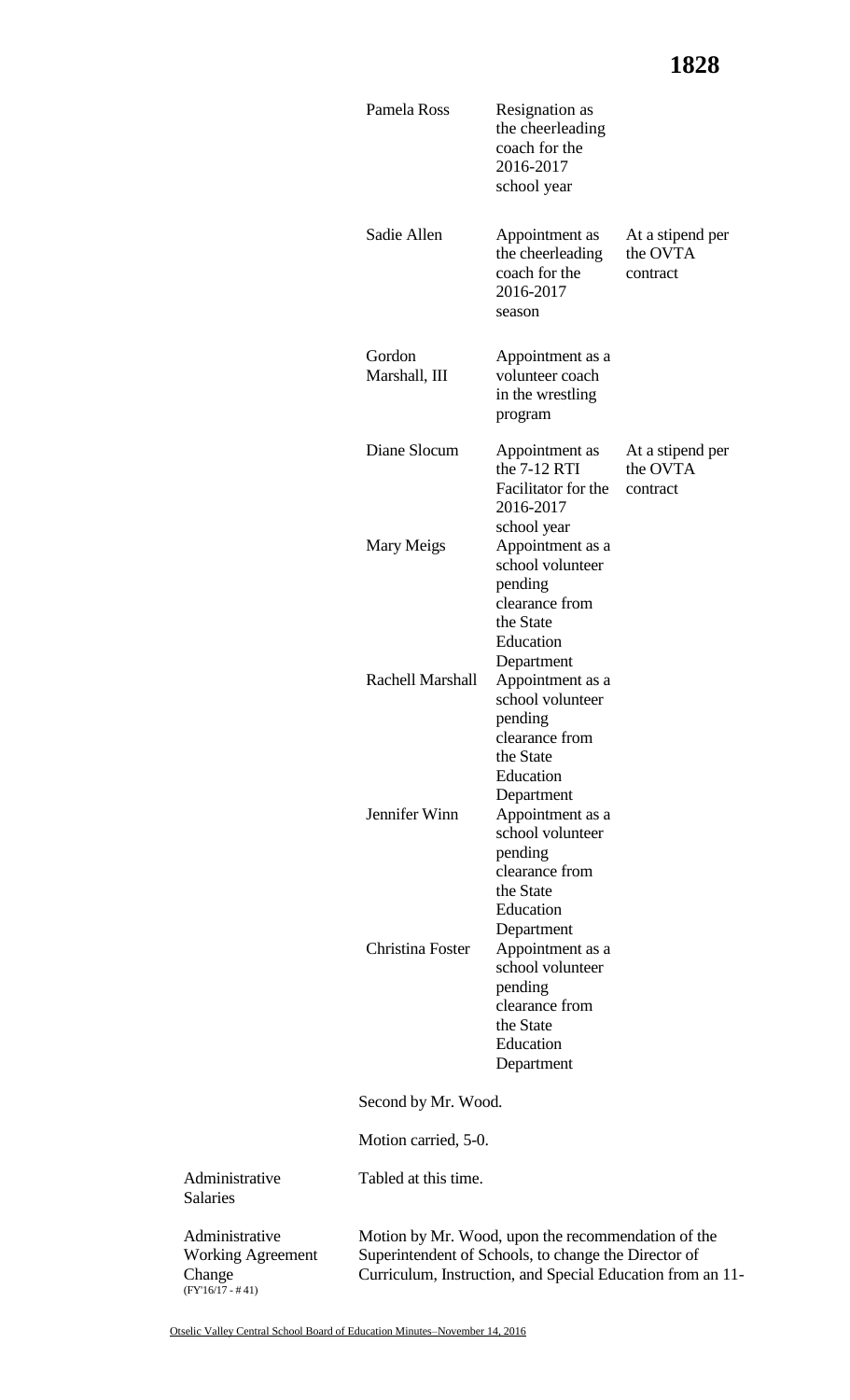|                                                                                         | month employee to a 12-month employee, effective July 1,<br>2017. Second by Mrs. Liuzzo.                                                                                                                                                                                                                                                                                                                                                                                                   |
|-----------------------------------------------------------------------------------------|--------------------------------------------------------------------------------------------------------------------------------------------------------------------------------------------------------------------------------------------------------------------------------------------------------------------------------------------------------------------------------------------------------------------------------------------------------------------------------------------|
|                                                                                         | Motion carried, 5 - 0.                                                                                                                                                                                                                                                                                                                                                                                                                                                                     |
| <b>AED</b> Instructor Rate                                                              | Motion by Mrs. Liuzzo, upon the recommendation of the<br>Superintendent of Schools, to approve the rate of \$34.00 per<br>hour for an AED Instructor and to appoint Stacie Morse to that<br>position. Second by Mrs. Peabody.                                                                                                                                                                                                                                                              |
|                                                                                         | Motion carried, 5 - 0.                                                                                                                                                                                                                                                                                                                                                                                                                                                                     |
| 5-Hour Prelicensing<br>Course Instructor<br>Rate                                        | Motion by Mr. Swayze, upon the recommendation of the<br>Superintendent of Schools, to approve the rate of \$25.00 per<br>hour for a 5-Hour Prelicensing Course Instructor and to appoint<br>Patricia Graham to that position. Second by Mr. Wood.                                                                                                                                                                                                                                          |
|                                                                                         | Motion carried, 5 - 0.                                                                                                                                                                                                                                                                                                                                                                                                                                                                     |
| <b>Substitute Rate</b><br>Increase                                                      | Motion by Mrs. Peabody, upon the recommendation of the<br>Superintendent of Schools, to approve the increase the<br>substitute pay rate for the following positions to keep in line<br>with the increase in minimum wage: Substitute teacher with a<br>high school diploma<br>Substitute teacher with a two year degree<br>Substitute school aide<br>Substitute cafeteria worker                                                                                                           |
|                                                                                         | Effective December 31, 2016.                                                                                                                                                                                                                                                                                                                                                                                                                                                               |
|                                                                                         | Second by Mrs. Liuzzo.                                                                                                                                                                                                                                                                                                                                                                                                                                                                     |
|                                                                                         | Motion carried, $5 - 0$ .                                                                                                                                                                                                                                                                                                                                                                                                                                                                  |
| <b>Transportation RFP</b>                                                               | Tabled at this time.                                                                                                                                                                                                                                                                                                                                                                                                                                                                       |
| <b>Return Taxes to</b><br>Madison and<br><b>Chenango Counties</b><br>$(FY'16/17 - #42)$ | Motion by Mrs. Peabody upon the recommendation of the<br>Superintendent of Schools, to approve the return of taxes to<br>Madison County in amount of \$155,748.99 and to Chenango<br>County in the amount of \$171,666.31. Second by Mr. Wood.                                                                                                                                                                                                                                             |
|                                                                                         | Motion carried, 5 - 0.                                                                                                                                                                                                                                                                                                                                                                                                                                                                     |
| <b>Public Comment</b>                                                                   | Mrs. Morse reported that it is difficult to follow the<br>$\bullet$<br>agenda on the screen<br>Mr. Bishop would like to see feedback from teachers for<br>$\bullet$<br>the upcoming FOCUS booklet the Shared Decision<br>Making Team is doing.<br>Mrs. Pearson asked for an update on the lead testing<br>$\bullet$<br>remediation. New samples were done in early<br>November and it takes about four weeks to get results.<br>It is expected that testing be completed every five years. |
| <b>Executive Session</b>                                                                | Motion by Mr. Foster to enter executive session at 7:40 PM for<br>the purpose of administrative raises, the transportation RFP, to<br>meet with legal counsel regarding the grievances, and status of<br>the probationary teachers. Second by Mrs. Liuzzo.                                                                                                                                                                                                                                 |
|                                                                                         | Motion carried, $5 - 0$ .                                                                                                                                                                                                                                                                                                                                                                                                                                                                  |
| <b>Open Session</b>                                                                     | Motion by Mr. Foster to resume open session at 10:20 PM.<br>Second by Mrs. Liuzzo.                                                                                                                                                                                                                                                                                                                                                                                                         |